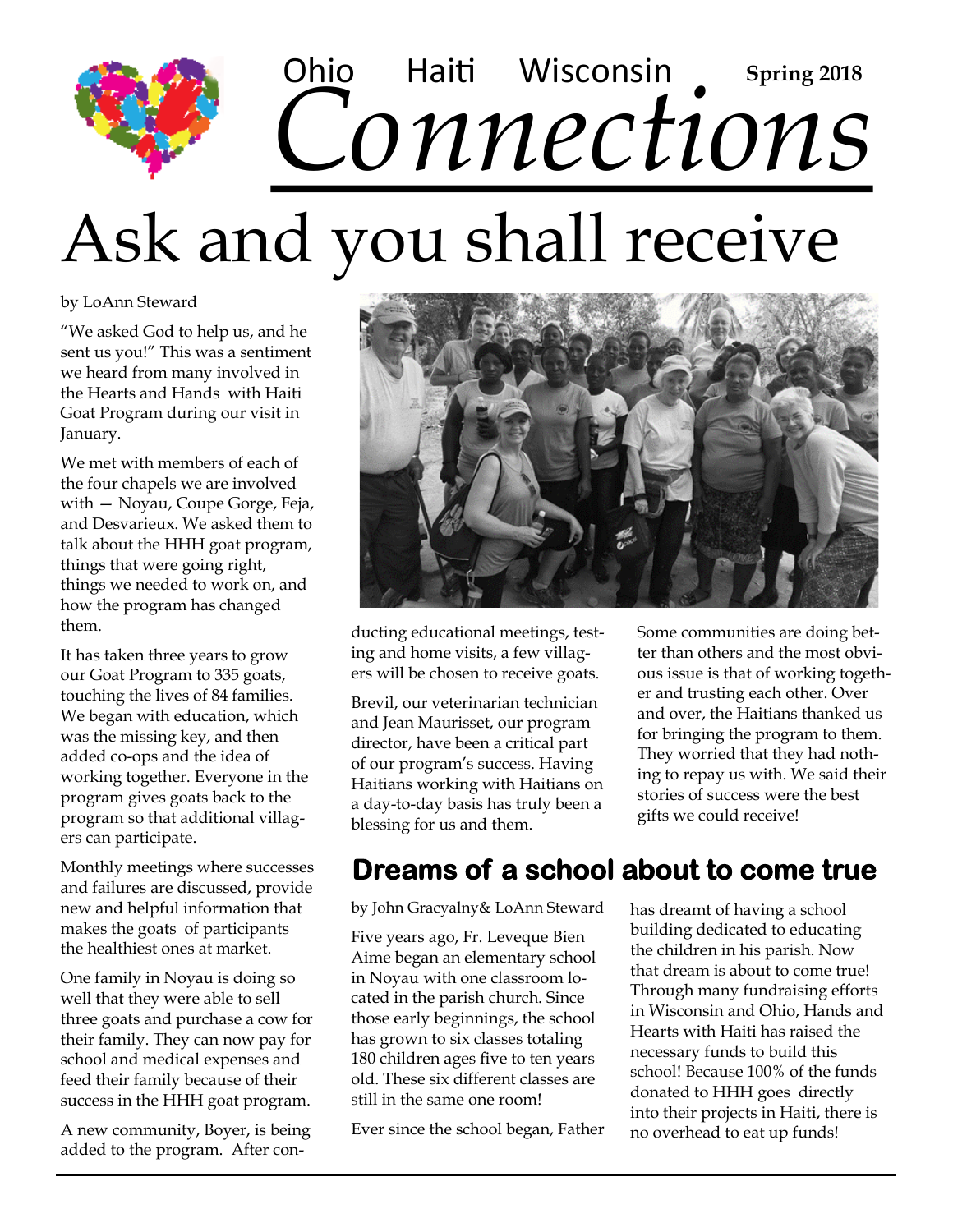## **Amazing! Simply amazing!**

by Hilarie Rath

My second trip to Haiti was grounded in the hope of developing crosscultural understanding, especially among children. The first part of my preparation began with the children in my homeroom at Aldo Leopold Community School in Green Bay.

We met with the author, Baptiste Paul, who wrote a poem for us in both Creole and English. Then he came to teach us how to speak the poem entitled "Unity." My students performed this poem with drumming and dance so we could send a video to the children of Haiti. These students also made friendship bracelets for the Haitian children.

Our seventh grade students wrote letters to 60 students at Monsignor Remy Augustin School. The students in Haiti also sent letters, bracelets and pictures back to the students at Aldo Leopold. The students now have the opportunity to continue a letter writing relationship.

Once in Haiti, we were able to visit with teachers and school children in Noyau. The children were captivated by the video my students had made. This was despite the fact that they had to watch it on a small computer screen. I can only imagine how the teachers in the school must be longing for classrooms of their own, where everyone can see and hear.

The children also sang a song of welcome for us in English and Creole. Then, with vibrant drumming, we all enjoyed their playful round of musical chairs.

It's not possible to adequately describe what I felt in crossing challenges of language and culture. These were holy, graced moments sharing the delight of learning and being together.



**Construction site for the new elementary school in Noyau. See the article on page 1.**

## Reflections of first timers in Haiti

by Kathy Yoakum

On the porch at Fr. Leveque's rectory, sitting and watching the world go by...bikes, motorcycles, trucks stuffed to the max, tap taps (which are colorful busses), noise and more noise. Everyone trying to sell something to make some money, just to get by, just to eat. People seem to work all day and night just to survive. A family —a husband, wife, twin two-year old girls, and a baby just showed up on Father's door step for help. I witnessed him helping every one of them. "For I was hungry and you gave me something to eat, I was thirsty and you gave me something to drink, I was a stranger and you invited me in" (Matthew 25).

To sum up, my first time in Haiti was sad, frustrating, emotional, hard, educational, rewarding, a true blessing, and incredibly humbling. I was most inspired by the children who literally lit up from within. Their smiles energized me. I cannot wait to see them again. I will be back!

by Noah Steward

When I found that I would get the opportunity to go to Haiti, I was overwhelmed with emotions: excitement, joy, skepticism, angst. And honestly, the feelings did not go away until I saw the smiling , welcoming faces of Jean Maurisset and Fr. Leveque at the airport. I immediately began to observe the people, how they dress, how they interact, the landscape the cities and towns, everything. It made me realize how beautiful everyone and everything is. Having seen the same people and things over and over again in Green Bay, it was a culture shock. It made me realize that I don't need the newest "things" to be happy. In America, we are so overwhelmed with stuff that we overlook the really important things strong relationships, happiness and a connection with God.

The hard work and dedication that has gone into the projects in Haiti is a huge motivation to me that I hope has been observed and reciprocated to my peers.